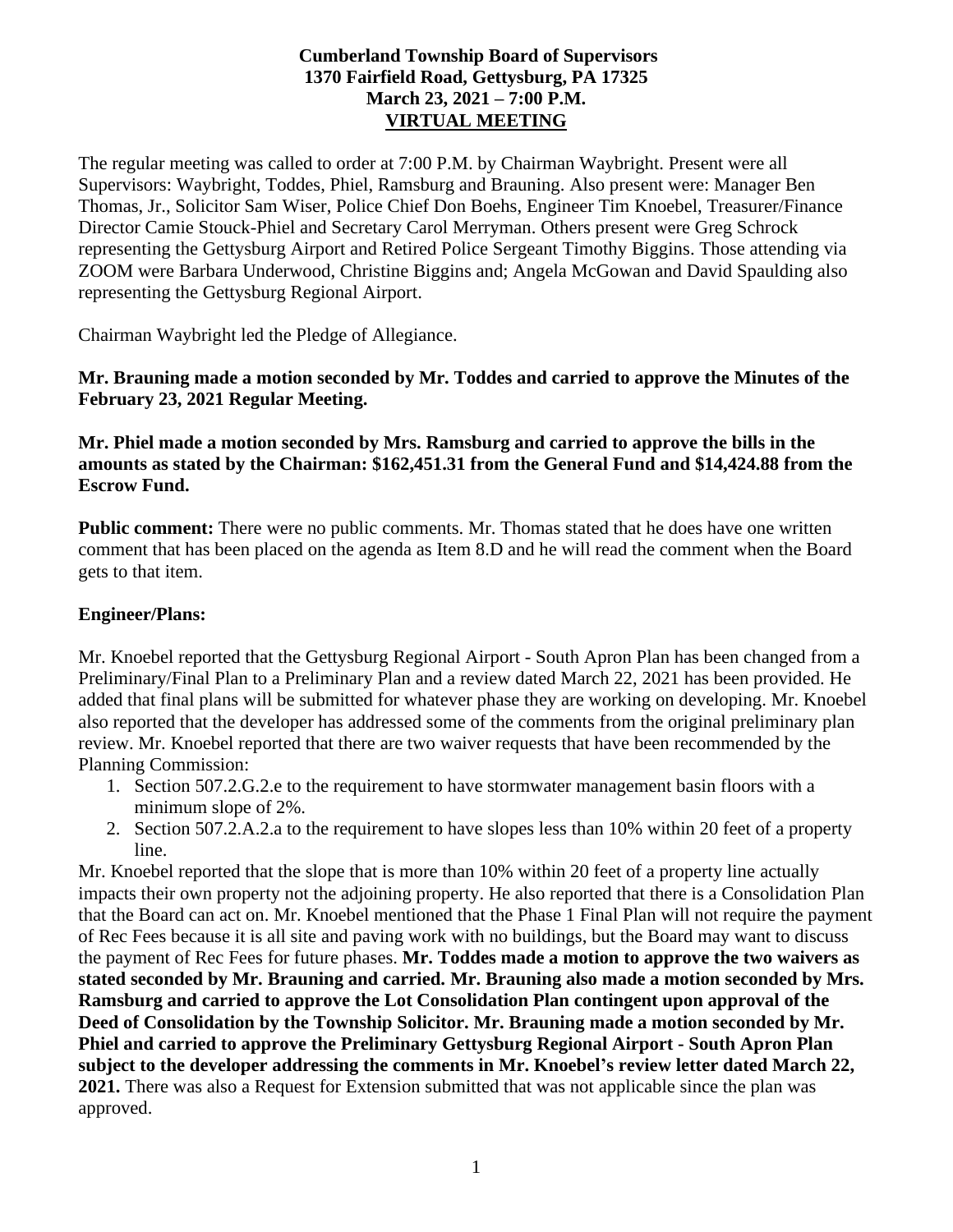Mr. Knoebel reported that the Township has received a Request for Extension to the timeframe for the Board to act on the Musket Ridge Plan until September 30, 2021. Solicitor Wiser confirmed that a new owner would have standing to pursue the existing plans. **Mr. Phiel made a motion seconded by Mr. Toddes and carried to approve the Time Extension for Musket Ridge until September 30, 2021.**

Mr. Knoebel reported that a Request for Extension for the Meadow View Townhomes (located in the Misty Ridge complex) has been received. He added that the developer is requesting a 90-day extension and he knows that they are working on the comments. **Mr. Toddes made a motion seconded by Mrs. Ramsburg and carried to extend the approval timeframe for Meadow View Townhomes for 90 days.** 

Mr. Knoebel reported that the next Request for Extension was received for the American Battlefield Trust Final Plan that is located along Seminary Ridge and is for a 90-day extension. He added that the plan proposes to change the owner that is responsible for the stormwater basins and there are some complex agreements to go along with this plan that need to be signed by someone in Washington, DC. Mr. Knoebel stated that they did provide a letter explaining why they have not been able to get this plan completed. **Mr. Brauning made a motion to grant the time extension until June 22, 2021 seconded by Mrs. Ramsburg and carried. Mr. Toddes voted nay.**

Mr. Knoebel reported that the last Request for Extension is for the 1990 Biglerville Road – Duplex Property Plan for 90 days. Mr. Knoebel reported that this project is located beside the Gettysburg Motel and they are working on addressing the engineer's comments. Solicitor Wiser added that the developer has made a request for a variance that goes to the Zoning Hearing Board. **Mrs. Ramsburg made a motion to grant the 90-day time extension seconded by Mr. Phiel and carried.** 

**Police Report:** Police Chief Don Boehs presented a written and oral report of police activities for the month of February 2021 including: 250 complaints, 24 traffic stops, 8 traffic accidents, 16 targeted enforcements, 20 combined arrests, 4,706 patrol miles and 19 walk-in complaints. He added that they assisted other agencies 12 times and they were assisted 20 times. There were five assists to Pa. State Police. Police Chief Boehs reported that they assisted Pa. State Police at a large riot at Hoffman Homes. Chairman David Waybright presented Retired Police Sergeant Timothy J. Biggins with a clock in appreciation for his 25+ years of service to the Cumberland Township Police Department. Police Chief Boehs presented Retired Police Sergeant Biggins with a plaque with his actual badge mounted on it (15-5) and reported that this badge number has been retired.

# **Active Business:**

Mr. Thomas reported that the Township has received a request from Gettysburg Fire Department Chief Edward Mizenko for approval of a 2021 Municipal Box Alarm Card Review Form. Mr. Thomas added that these changes have been under review internally for one and one half years and allows for a better allocation of services. **Mr. Toddes made a motion seconded by Mrs. Ramsburg and carried to approve a 2021 Municipal Box Alarm Card Review Form for the Gettysburg Fire Department.**

Mr. Thomas reported that the first e-cycling was held on March 13, 2021 in Straban Township and the Township will host the next event here at the Township Building on Saturday, June 5, 2021 from 8:00 A.M. until 10:00 A.M.

Mr. Thomas read a letter from citizen Tom Clowney asking the Supervisors to consider establishing a special fund/account for the purpose of helping, through the county and state preservation programs, to buy conservation easements on farms in Cumberland Township. Mr. Clowney's letter states that he would be willing to meet with the Board to answer any questions that they may have. Mr. Thomas stated that the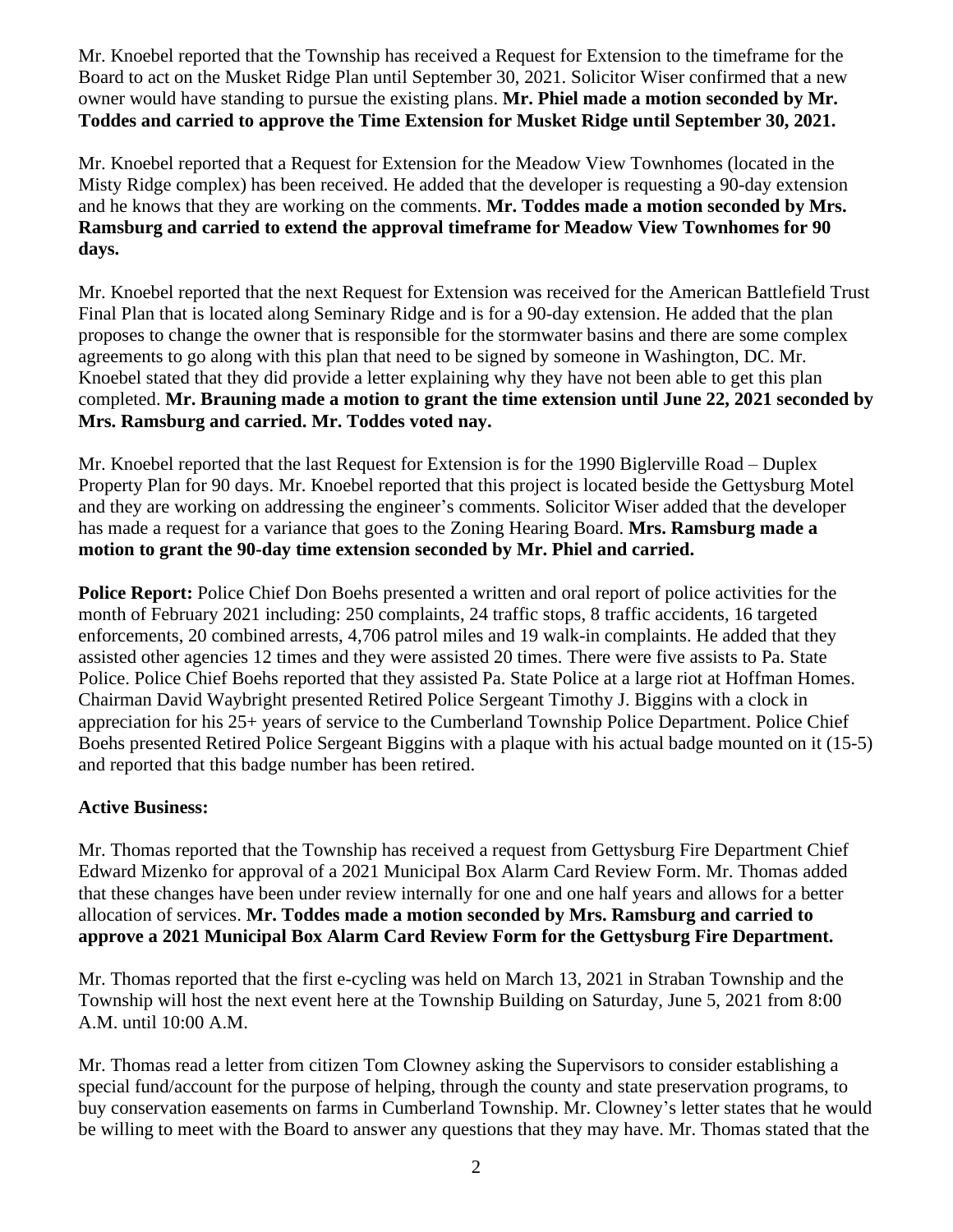Supervisors have agreed that they will consider this during their 2022 budget process.

Mr. Thomas reported that the Township will be receiving their Liquid Fuels allocation of \$258,251.11 on March 1, 2021 and the amount is 7.7% less than what was received last year.

Mr. Thomas also reported that Mr. Keith Ulrich's term on the Gettysburg Area Recreation Authority is expiring May 14, 2021.Mr. Toddes stated that Mr. Ulrich is willing to serve another term. **Mr. Toddes made a motion to re-appoint Mr. Keith Ulrich to the Gettysburg Area Recreation Authority for a five-year term. The motion was seconded by Mr. Phiel and carried.** 

Mr. Thomas reported that there is a Zoning Hearing scheduled for Thursday at 4:00 P.M. regarding a developable acreage question for a duplex proposed at 1990 Biglerville Road by Alpha One. Mr. Thomas added that they may not have a quorum so the hearing may have to be rescheduled.

Mr. Thomas reported that he attended a ZOOM meeting with the Adams County Urban Advisory Team and the Township is active with this team because of MS4. Mr. Thomas added that the Township will be meeting with Tim Knoebel next month regarding MS4 (proposed workshop) for pre-planning for 2022 and a potential project in partnership with Adams County. Mr. Thomas also reported that there is a potential for grants and other partnerships with this project. Lastly, Mr. Thomas reported that it is Adams County's goal to reduce by 1.5 million pounds of nitrogen and 39.5 thousand pounds of phosphorus by 2025.

Mr. Thomas reported that the Board has a Resolution from Orrstown Bank to add a Supervisor and the new Treasurer/ Finance Director as signers on the Orrstown Bank account. **Mr. Brauning made a motion seconded by Mrs. Ramsburg and carried to approve the Resolution from Orrstown Bank adding Supervisor Shaun Phiel and Treasurer/ Finance Director Camie Stouck-Phiel as signers on the account.** 

**FINANCE COMMITTEE**: Mr. Phiel recommended that the escrow fee resolution be increased based on the size of the development. The Board directed staff, assisted by Solicitor Wiser, to revise the escrow fee resolution and new escrow fee structure. Mr. Phiel reported that the Township's Annual Audit has been completed, there were no findings and the report will be placed on the website. Lastly, Mr. Phiel reported that the Township received a \$1,000.00 BENECON/PHMIC Wellness Grant.

**SOLICITOR**: Solicitor Wiser reported that he is working on a resolution to allow for the transfer of the 457 funds (funded solely by the employees) from the current provider to PSI Capital Management. Solicitor Wiser also reported that the revised Sign Ordinance and Open Space Ordinance will be reviewed by the Planning Commission at their April meeting.

Solicitor Wiser also reported that the re-negotiated COMCAST Franchise Agreement included the incorporation of a Public, Education and Government (PEG) Fee that can be used to fund a PEG channel. The Township's PEG channel is Community Media. Solicitor Wiser explained that the Township can receive the PEG fee or have it sent directly to Community Media and staff is recommending that the fee goes directly to Community Media. **Mr. Toddes made a motion to authorize the Township staff to send correspondence to COMCAST notifying them that Community Media is the Township's PEG provider and the PEG fee funds should be directly remitted to Community Media seconded by Mrs. Ramsburg and carried.** 

Lastly, Solicitor Wiser reported that the Township will be receiving funds from the American Rescue Plan Act in two installments. The first installment should be received within the next 60 days and the second not more than one year later. He added that there are very general uses identified in the legislation that the